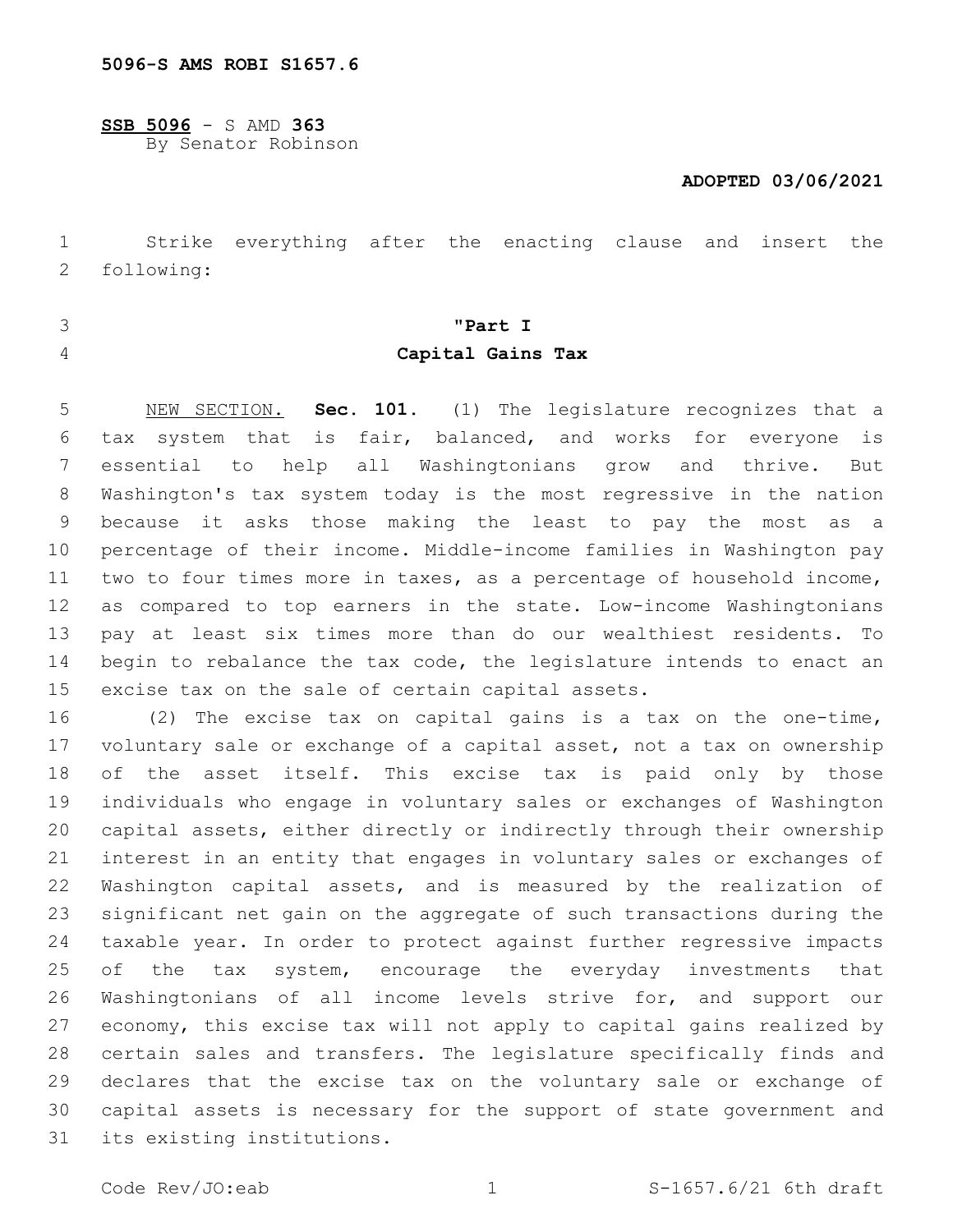(3) To help meet the state's obligations to its people, the legislature dedicates the first \$350,000,000 in revenue collected from this excise tax to the state's education legacy trust account. This funding is critically needed to provide support for education, especially early learning and child care, and to provide for the economic security of low-income households who are struggling to afford quality child care and preschool. Furthermore, the legislature finds that increasing taxes on the wealthiest residents is only one- half of the effort to rebalance the tax code. In an effort to both reduce the tax burden on those earning the least and to account for anticipated volatility in revenue collections from the capital gains excise tax, revenue received above base levels will be deposited into the taxpayer fairness account. Revenues deposited in this account will be used to offset existing tax burdens via policies such as 15 funding of the working families' tax exemption.

 NEW SECTION. **Sec. 102.** The definitions in this section apply throughout this chapter unless the context clearly requires otherwise.

 (1) "Adjusted capital gain" means federal net long-term capital 20 qain:

 (a) Plus any amount of long-term capital loss from a sale or exchange that is exempt from the tax imposed in this chapter, to the extent such loss was included in calculating federal net long-term 24 capital gain;

 (b) Plus any amount of long-term capital loss from a sale or exchange that is not allocated to Washington under section 108 of this act, to the extent such loss was included in calculating federal 28 net long-term capital gain;

 (c) Plus any amount of loss carryforward from a sale or exchange that is not allocated to Washington under section 108 of this act, to the extent such loss was included in calculating federal net long-32 term capital gain;

 (d) Less any amount of long-term capital gain from a sale or exchange that is not allocated to Washington under section 108 of this act, to the extent such gain was included in calculating federal 36 net long-term capital gain; and

 (e) Less any amount of long-term capital gain from a sale or exchange that is exempt from the tax imposed in this chapter, to the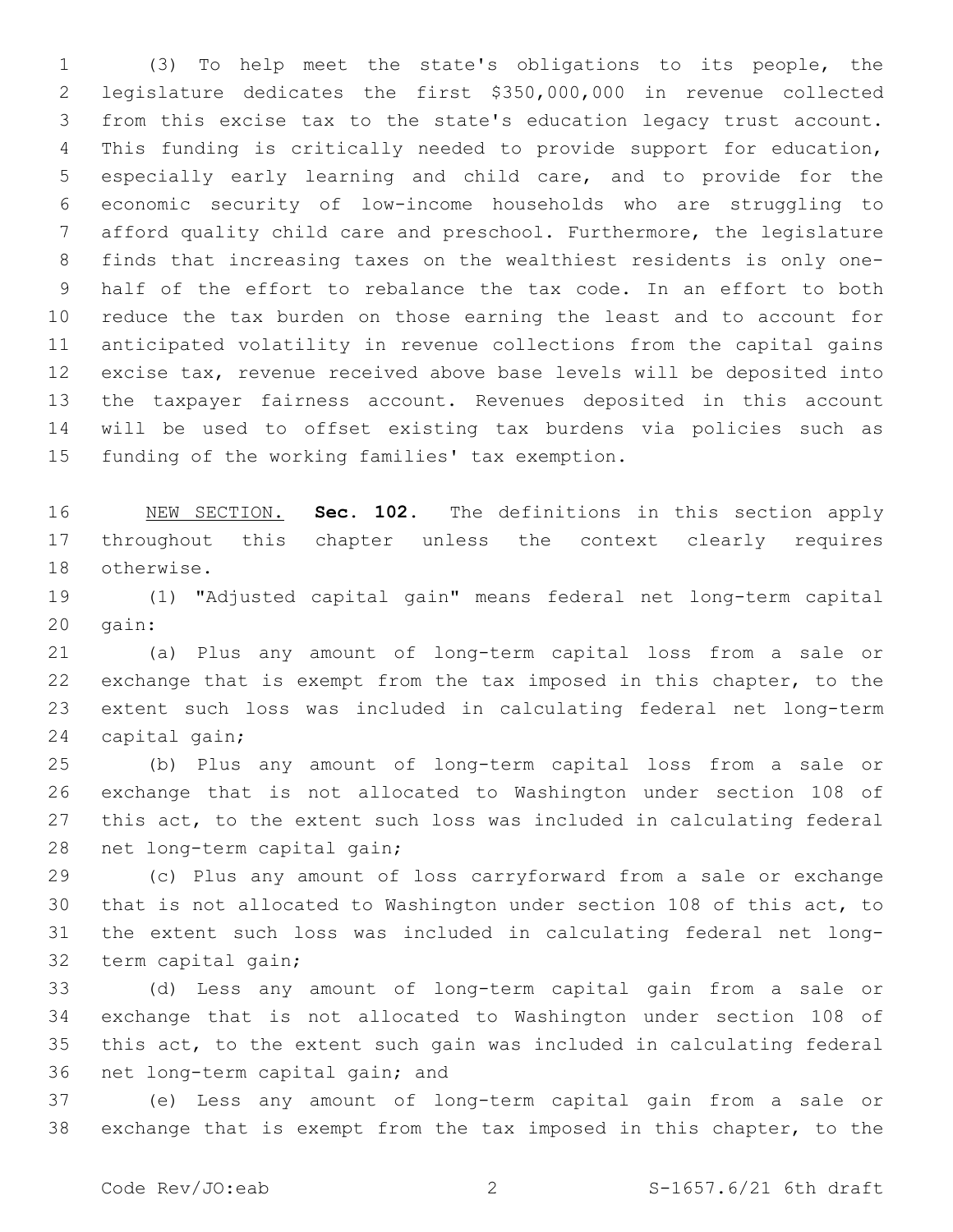extent such gain was included in calculating federal net long-term 2 capital gain.

 (2) "Capital asset" has the same meaning as provided by Title 26 U.S.C. Sec. 1221 of the internal revenue code and also includes any other property if the sale or exchange of the property results in a gain that is treated as a long-term capital gain under Title 26 U.S.C. Sec. 1231 or any other provision of the internal revenue code.

 (3) "Federal net long-term capital gain" means the net long-term capital gain reportable for federal income tax purposes determined as if Title 26 U.S.C. Secs. 55 through 59, 1400Z-1, and 1400Z-2 of the 11 internal revenue code did not exist.

12 (4) "Individual" means a natural person.

 (5) "Internal revenue code" means the United States internal revenue code of 1986, as amended, as of the effective date of this 15 section, or such subsequent date as the department may provide by 16 rule consistent with the purpose of this chapter.

 (6) "Long-term capital asset" means a capital asset that is held 18 for more than one year.

 (7) "Long-term capital gain" means gain from the sale or exchange 20 of a long-term capital asset.

 (8) "Long-term capital loss" means a loss from the sale or 22 exchange of a long-term capital asset.

 (9) "Real estate" has the same meaning as in RCW 82.45.032, except that real estate does not include an individual's ownership interest or beneficial interest in an entity which itself owns an interest in real property located in this state for the purposes of 27 this chapter.

(10)(a) "Resident" means an individual:28

 (i) Who is domiciled in this state during the taxable year, unless the individual (A) maintained no permanent place of abode in this state during the entire taxable year, (B) maintained a permanent place of abode outside of this state during the entire taxable year, and (C) spent in the aggregate not more than 30 days of the taxable 34 year in this state; or

 (ii) Who is not domiciled in this state during the taxable year, but maintained a place of abode and was physically present in this state for more than 183 days during the taxable year.

 (b) For purposes of this subsection, "day" means a calendar day 39 or any portion of a calendar day.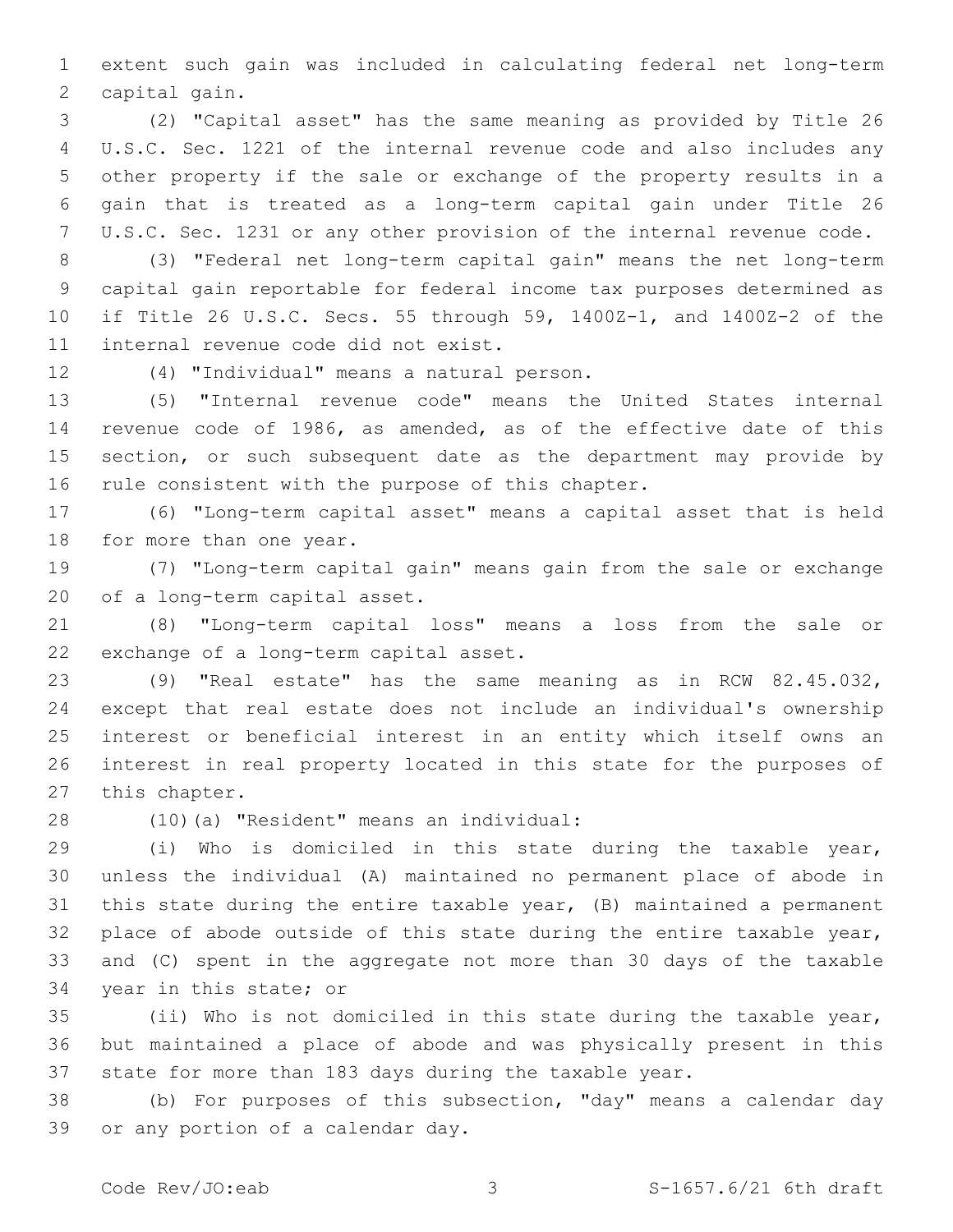(c) An individual who is a resident under (a) of this subsection is a resident for that portion of a taxable year in which the individual was domiciled in this state or maintained a place of abode 4 in this state.

 (11) "Taxable year" means the taxpayer's taxable year as 6 determined under the internal revenue code.

 (12) "Taxpayer" means an individual subject to tax under this 8 chapter.

 (13) "Washington capital gains" means an individual's adjusted capital gain less \$250,000, as adjusted annually under section 115 of this act, for each return filed under this chapter.

 NEW SECTION. **Sec. 103.** (1) Beginning January 1, 2022, an excise tax is imposed on the sale or exchange of long-term capital assets. 14 Only individuals are subject to payment of the tax, which equals seven percent multiplied by an individual's Washington capital gains.

 (2) If an individual's Washington capital gains are less than zero for a taxable year, no tax is due under this section and no such amount is allowed as a carryover for use in the calculation of that individual's adjusted capital gain, as defined in section 102(1) of 20 this act, for any taxable year. To the extent that a loss carryforward is included in the calculation of an individual's federal net long-term capital gain and that loss carryforward is directly attributable to losses from sales or exchanges allocated to 24 this state under section 108 of this act, the loss carryforward is included in the calculation of that individual's adjusted capital gain for the purposes of this chapter. An individual may not include any losses carried back for federal income tax purposes in the calculation of that individual's adjusted capital gain for any 29 taxable year.

 (3)(a) The tax imposed in this section applies to the sale or exchange of long-term capital assets owned by the taxpayer, whether the taxpayer was the legal or beneficial owner of such assets at the time of the sale or exchange. The tax applies when the Washington capital gains are recognized by the taxpayer in accordance with this 35 chapter.

36 (b) For purposes of this chapter:

 (i) An individual is considered to be a beneficial owner of long- term capital assets held by an entity that is a pass-through or disregarded entity for federal tax purposes, such as a partnership, Code  $Rev/JO: eab$   $4$   $S-1657.6/21 6th draft$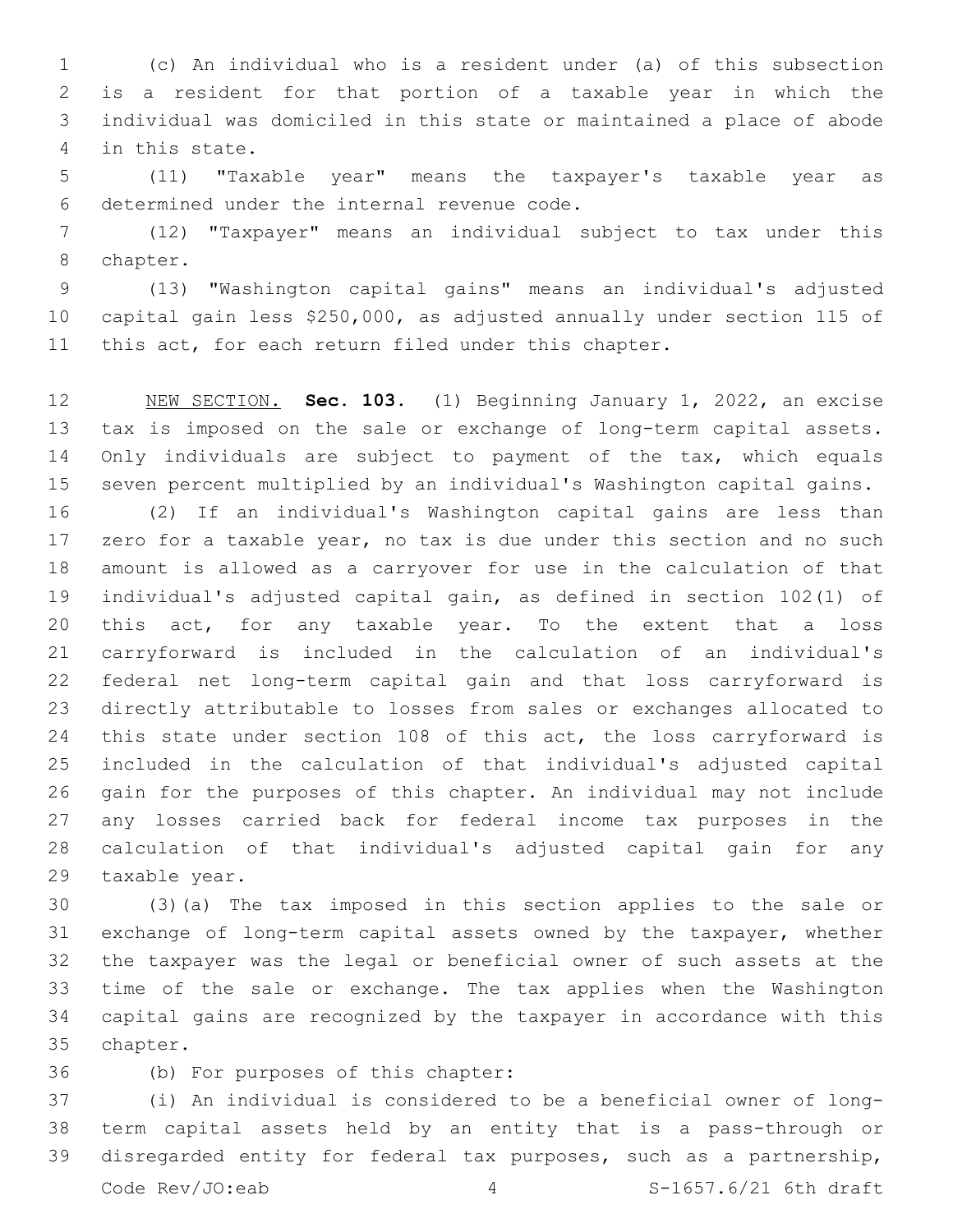limited liability company, S corporation, or grantor trust, to the extent of the individual's ownership interest in the entity as 3 reported for federal income tax purposes.

 (ii) A nongrantor trust is deemed to be a grantor trust if the trust does not qualify as a grantor trust for federal tax purposes, and the grantor's transfer of assets to the trust is treated as an incomplete gift under Title 26 U.S.C. Sec. 2511 of the internal revenue code and its accompanying regulations. A grantor of such trust is considered the beneficial owner of the capital assets of the trust for purposes of the tax imposed in this section and must include any long-term capital gain or loss from the sale or exchange of a capital asset by the trust in the calculation of that individual's adjusted capital gain, if such gain or loss is allocated 14 to this state under section 108 of this act.

 NEW SECTION. **Sec. 104.** This chapter does not apply to the sale or exchange of:

17 (1) All real estate;

 (2) Assets held under a retirement savings account under Title 26 U.S.C. Sec. 401(k) of the internal revenue code, a tax-sheltered annuity or custodial account described in Title 26 U.S.C. Sec. 403(b) of the internal revenue code, a deferred compensation plan under Title 26 U.S.C. Sec. 457(b) of the internal revenue code, an individual retirement account or individual retirement annuity described in Title 26 U.S.C. Sec. 408 of the internal revenue code, a Roth individual retirement account described in Title 26 U.S.C. Sec. 408A of the internal revenue code, an employee defined contribution program, an employee defined benefit plan, or a similar retirement 28 savings vehicle;

 (3) Assets pursuant to, or under imminent threat of, condemnation proceedings by the United States, the state or any of its political 31 subdivisions, or a municipal corporation;

 (4) Cattle, horses, or breeding livestock if for the taxable year of the sale or exchange, more than 50 percent of the taxpayer's gross income for the taxable year, including from the sale or exchange of 35 capital assets, is from farming or ranching;

 (5) Property depreciable under Title 26 U.S.C. Sec. 167(a)(1) of the internal revenue code, or that qualifies for expensing under Title 26 U.S.C. Sec. 179 of the internal revenue code;

Code  $\text{Rev}/\text{JO:}$ eab  $\qquad \qquad$  5  $\qquad \qquad$  S-1657.6/21 6th draft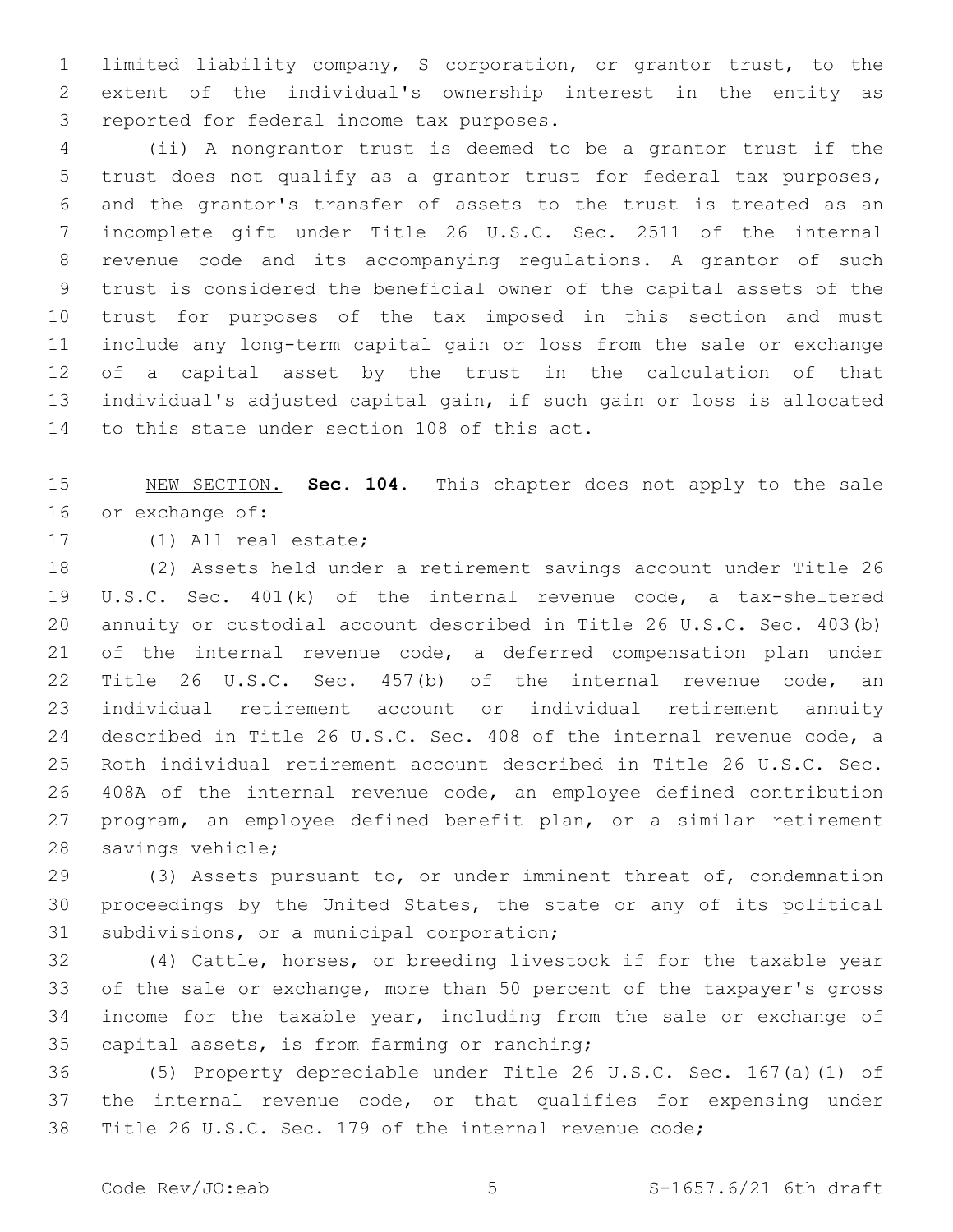(6) Timber, timberland, or the receipt of Washington capital gains as dividends and distributions from real estate investment trusts derived from gains from the sale or exchange of timber and timberland. "Timber" means forest trees, standing or down, on privately or publicly owned land, and includes Christmas trees and short-rotation hardwoods. The sale or exchange of timber includes the cutting or disposal of timber qualifying for capital gains treatment under Title 26 U.S.C. Sec. 631(a) or (b) of the internal revenue 9 code; and

 (7) Goodwill received from the sale of an auto dealership licensed under chapter 46.70 RCW whose activities are subject to 12 chapter 46.96 RCW.

 NEW SECTION. **Sec. 105.** The tax imposed under this chapter is in addition to any other taxes imposed by the state or any of its political subdivisions, or a municipal corporation, with respect to the same sale or exchange, including the taxes imposed in, or under the authority of, chapter 82.04, 82.08, 82.12, 82.14, 82.45, or 82.46 RCW.

 NEW SECTION. **Sec. 106.** In computing tax, there may be deducted from the measure of tax amounts that the state is prohibited from taxing under the Constitution of this state or the Constitution or laws of the United States.

 NEW SECTION. **Sec. 107.** (1) In computing tax under this chapter for a taxable year, a taxpayer may deduct from the measure of tax the amount of adjusted capital gain derived in the taxable year from the sale of substantially all of the fair market value of the assets of, 27 or the transfer of substantially all of the taxpayer's interest in, a qualified family-owned small business, to the extent that such adjusted capital gain would otherwise be included in the taxpayer's Washington capital gains.

 (2) For purposes of this section, the following definitions 32 apply:

 (a) "Assets" means real property and personal property, including tangible personal property and intangible property.

 (b) "Family" means the same as "member of the family" in RCW 83.100.046.36

Code Rev/JO:eab 6 6 S-1657.6/21 6th draft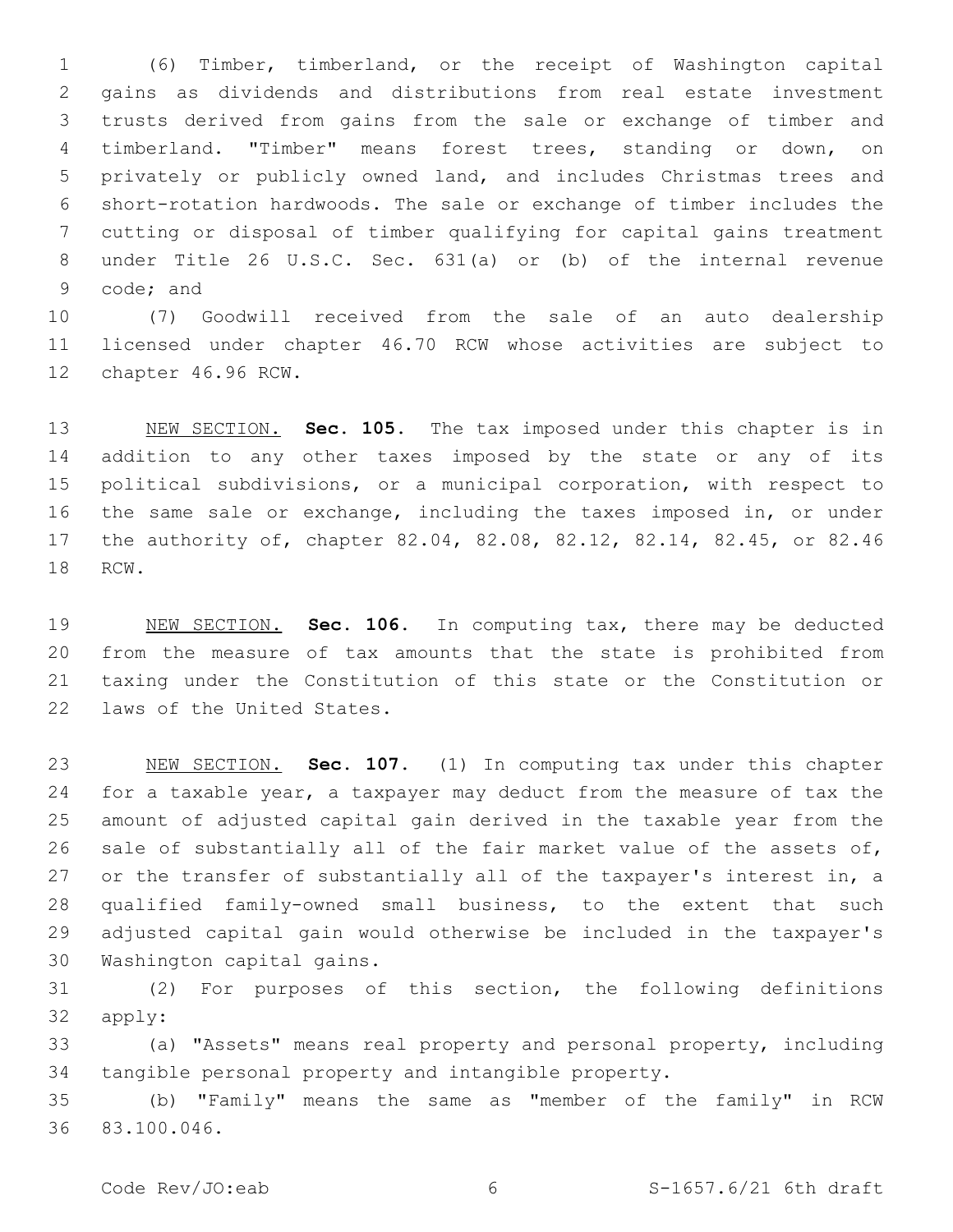(c)(i) "Materially participated" means an individual was involved in the operation of a business on a basis that is regular, 3 continuous, and substantial.

 (ii) The term "materially participated" must be interpreted consistently with the applicable treasury regulations for Title 26 U.S.C. Sec. 469 of the internal revenue code, to the extent that such interpretation does not conflict with any provision of this section.

(d) "Qualified family-owned small business" means a business:

 (i) In which the taxpayer held a qualifying interest for at least eight years immediately preceding the sale or transfer described in 11 subsection (1) of this section;

 (ii) In which either the taxpayer or members of the taxpayer's family, or both, materially participated in operating the business for at least five of the eight years immediately preceding the sale or transfer described in subsection (1) of this section, unless such 16 sale or transfer was to a qualified heir; and

 (iii) That had worldwide gross revenue of \$10,000,000 or less in the 12-month period immediately preceding the sale or transfer described in subsection (1) of this section. The worldwide gross revenue amount under this subsection (2)(d)(iii) shall be adjusted 21 annually as provided in section 115 of this act.

(e) "Qualified heir" means a member of the taxpayer's family.

(f) "Qualifying interest" means:23

 (i) An interest as a proprietor in a business carried on as a 25 sole proprietorship; or

26 (ii) An interest in a business if at least:

 (A) Fifty percent of the business is owned, directly or indirectly, by any combination of the taxpayer or members of the 29 taxpayer's family, or both;

 (B) Thirty percent of the business is owned, directly or indirectly, by any combination of the taxpayer or members of the 32 taxpayer's family, or both, and at least:

 (I) Seventy percent of the business is owned, directly or 34 indirectly, by members of two families; or

 (II) Ninety percent of the business is owned, directly or 36 indirectly, by members of three families.

(g) "Substantially all" means at least 90 percent.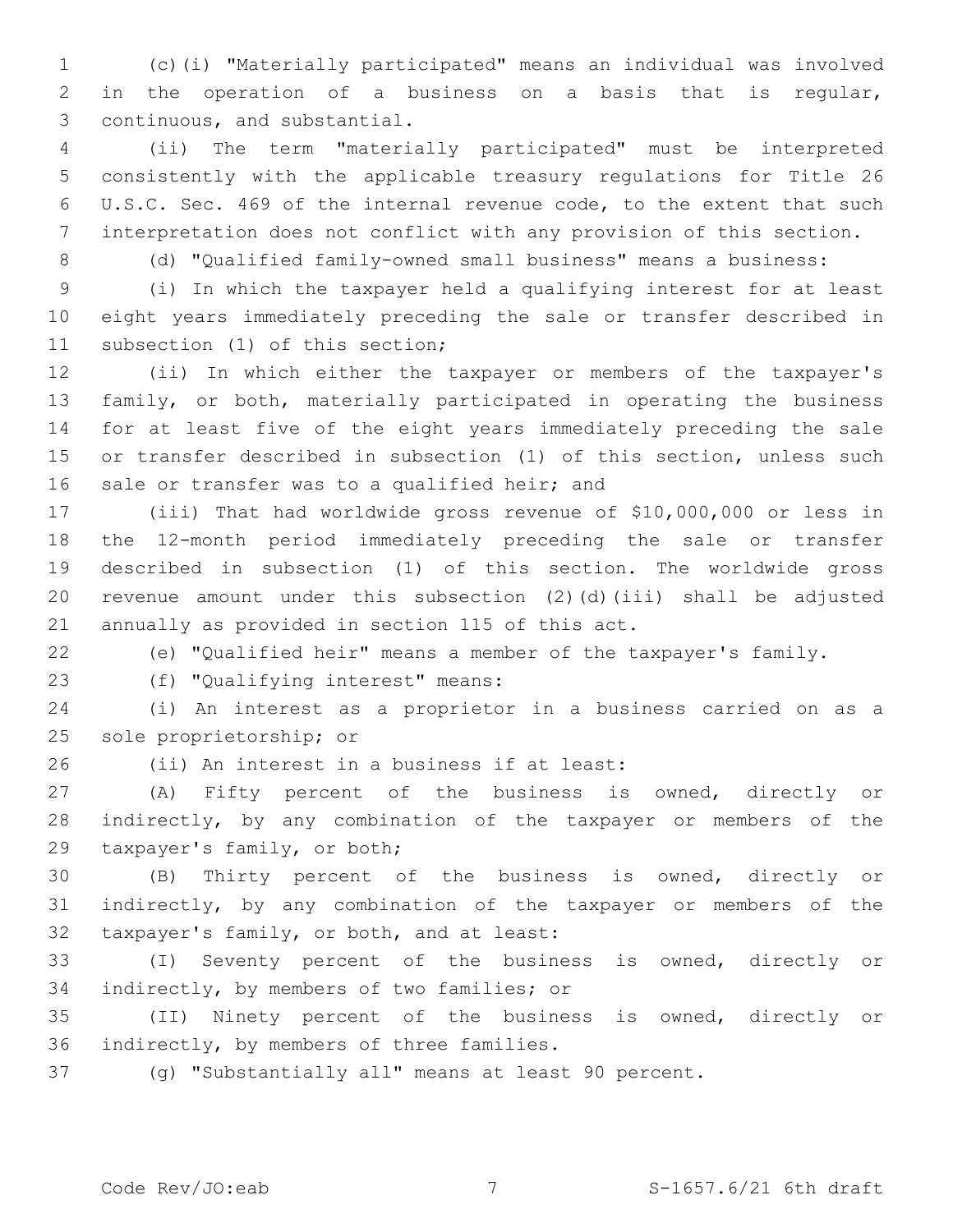NEW SECTION. **Sec. 108.** (1) For purposes of the tax imposed under this chapter, long-term capital gains and losses are allocated to Washington as follows:

 (a) Long-term capital gains or losses from the sale or exchange of tangible personal property are allocated to this state if the property was located in this state at the time of the sale or exchange. Long-term capital gains or losses from the sale or exchange of tangible personal property are also allocated to this state even though the property was not located in this state at the time of the 10 sale or exchange if:

 (i) The property was located in the state at any time during the taxable year in which the sale or exchange occurred or the 13 immediately preceding taxable year;

 (ii) The taxpayer was a resident at the time the sale or exchange 15 occurred; and

 (iii) The taxpayer is not subject to the payment of an income or excise tax legally imposed on the long-term capital gains or losses 18 by another taxing jurisdiction.

 (b) Long-term capital gains or losses derived from intangible personal property are allocated to this state if the taxpayer was domiciled in this state at the time the sale or exchange occurred.

 (2)(a) A credit is allowed against the tax imposed in section 103 of this act equal to the amount of any legally imposed income or excise tax paid by the taxpayer to another taxing jurisdiction on capital gains derived from capital assets within the other taxing jurisdiction to the extent such capital gains are included in the taxpayer's Washington capital gains. The amount of credit under this subsection may not exceed the total amount of tax due under this chapter, and there is no carryback or carryforward of any unused credits.30

 (b) As used in this section, "taxing jurisdiction" means a state of the United States other than the state of Washington, the District of Columbia, the Commonwealth of Puerto Rico, any territory or possession of the United States, or any foreign country or political 35 subdivision of a foreign country.

 NEW SECTION. **Sec. 109.** (1)(a) Except as otherwise provided in this section or RCW 82.32.080, taxpayers owing tax under this chapter must file, on forms prescribed by the department, a return with the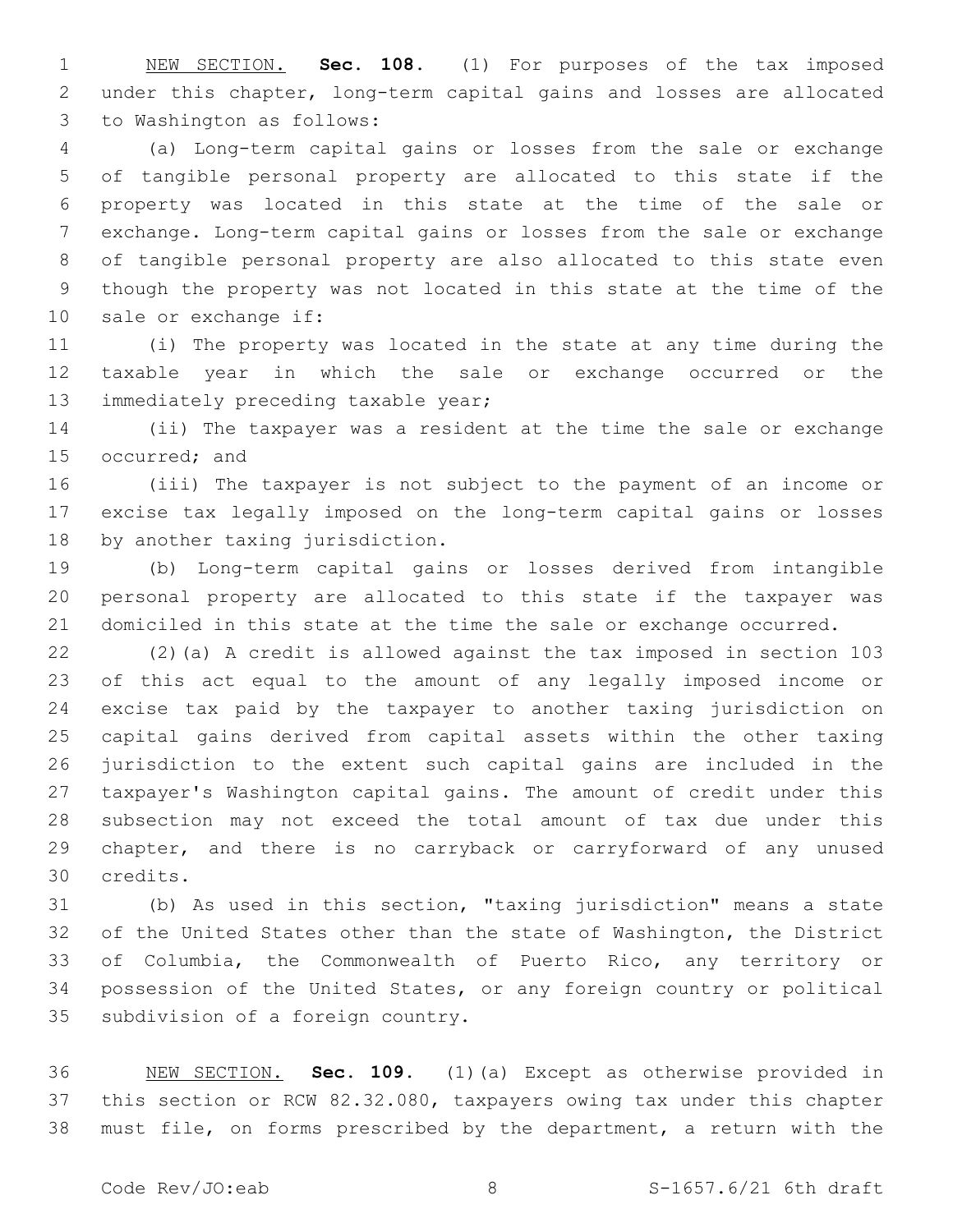department on or before the date the taxpayer's federal income tax return for the taxable year is required to be filed.

 (b)(i) Except as provided in (b)(ii) of this subsection (1), returns and all supporting documents must be filed electronically using the department's online tax filing service or other method of electronic reporting as the department may authorize.

 (ii) The department may waive the electronic filing requirement in this subsection for good cause as provided in RCW 82.32.080.

 (2) In addition to the Washington return required to be filed under subsection (1) of this section, taxpayers owing tax under this chapter must file with the department on or before the date the federal return is required to be filed a copy of the federal income tax return along with all schedules and supporting documentation.

 (3) Each taxpayer required to file a return under this section must, without assessment, notice, or demand, pay any tax due thereon to the department on or before the date fixed for the filing of the return, regardless of any filing extension. The tax must be paid by electronic funds transfer as defined in RCW 82.32.085 or by other forms of electronic payment as may be authorized by the department. The department may waive the electronic payment requirement for good cause as provided in RCW 82.32.080. If any tax due under this chapter is not paid by the due date, interest and penalties as provided in 23 chapter 82.32 RCW apply to the deficiency.

 (4) The department may by rule require that certain individuals 25 and other persons file, at times and on forms prescribed by the 26 department, informational returns for any period.

 (5) If a taxpayer has obtained an extension of time for filing the federal income tax return for the taxable year, the taxpayer is entitled to the same extension of time for filing the return required under this section if the taxpayer provides the department, before the due date provided in subsection (1) of this section, the extension confirmation number or other evidence satisfactory to the department confirming the federal extension. An extension under this subsection for the filing of a return under this chapter is not an extension of time to pay the tax due under this chapter.

 (6)(a) If any return due under subsection (1) of this section, along with a copy of the federal income tax return, is not filed with the department by the due date or any extension granted by the department, the department must assess a penalty in the amount of five percent of the tax due for the taxable year covered by the Code Rev/JO:eab 9 9 S-1657.6/21 6th draft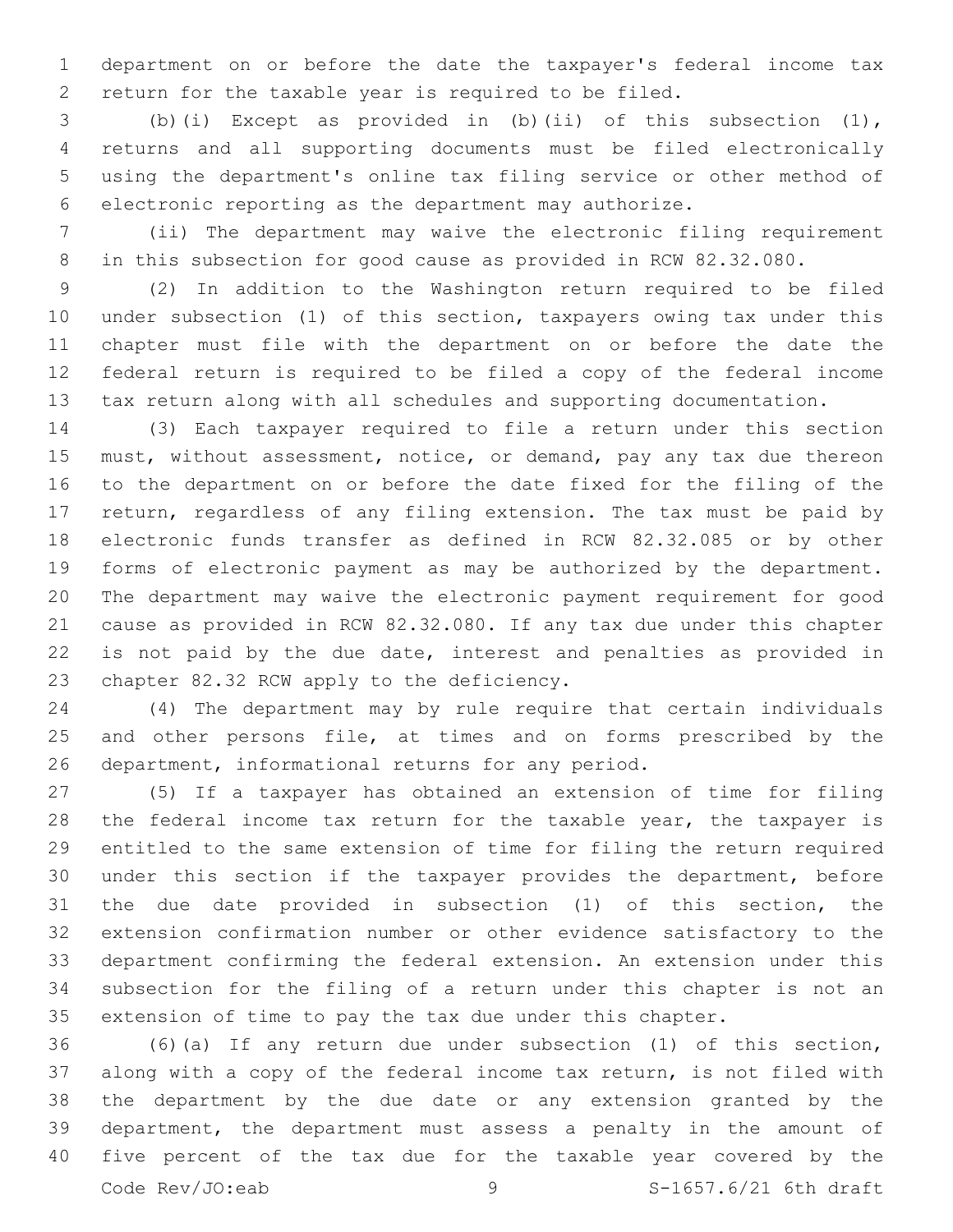return for each month or portion of a month that the return remains unfiled. The total penalty assessed under this subsection may not exceed 25 percent of the tax due for the taxable year covered by the delinquent return. The penalty under this subsection is in addition to any penalties assessed for the late payment of any tax due on the return.6

 (b) The department must waive or cancel the penalty imposed under 8 this subsection if:

 (i) The department is persuaded that the taxpayer's failure to file the return by the due date was due to circumstances beyond the 11 taxpayer's control; or

 (ii) The taxpayer has not been delinquent in filing any return due under this section during the preceding five calendar years.

 NEW SECTION. **Sec. 110.** (1) If the federal income tax liabilities of both spouses are determined on a joint federal return for the taxable year, they must file a joint return under this chapter.

 (2) Except as otherwise provided in this subsection, if the federal income tax liability of either spouse is determined on a separate federal return for the taxable year, they must file separate returns under this chapter. State registered domestic partners may file a joint return under this chapter even if they filed separate 23 federal returns for the taxable year.

 (3) In any case in which a joint return is filed under this section, the liability of each spouse or state registered domestic 26 partner is joint and several, unless:

 (a) The spouse is relieved of liability for federal tax purposes as provided under Title 26 U.S.C. Sec. 6015 of the internal revenue 29 code; or

 (b) The department determines that the domestic partner qualifies for relief as provided by rule of the department. Such rule, to the extent possible without being inconsistent with this chapter, must 33 follow Title 26 U.S.C. Sec. 6015.

 NEW SECTION. **Sec. 111.** Except as otherwise provided by law and to the extent not inconsistent with the provisions of this chapter, chapter 82.32 RCW applies to the administration of taxes imposed under this chapter.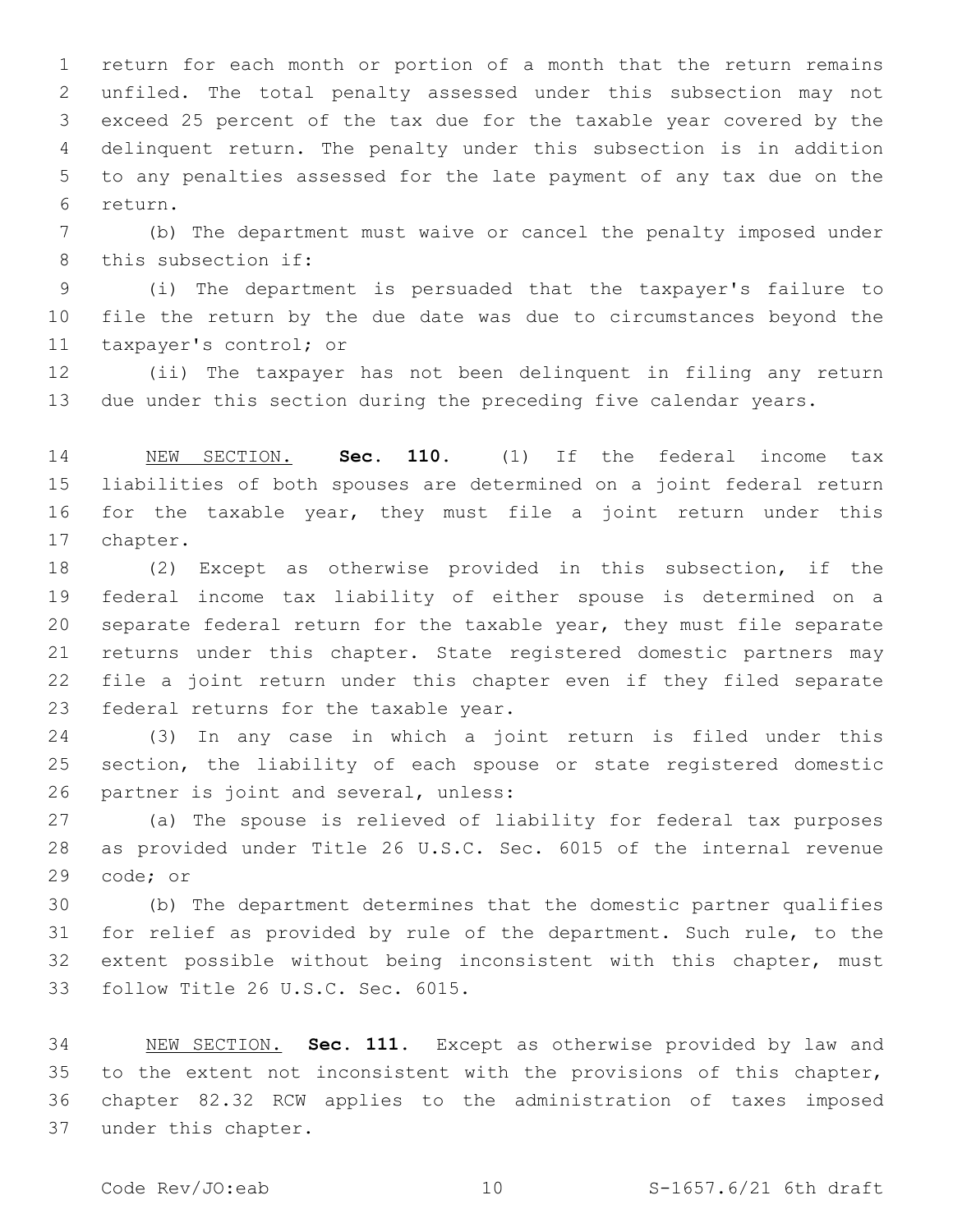NEW SECTION. **Sec. 112.** (1) Any taxpayer who knowingly attempts to evade payment of the tax imposed under this chapter is guilty of a class C felony as provided in chapter 9A.20 RCW.

 (2) Any taxpayer who knowingly fails to pay tax, make returns, keep records, or supply information, as required under this title, is guilty of a gross misdemeanor as provided in chapter 9A.20 RCW.

 NEW SECTION. **Sec. 113.** A new section is added to chapter 82.04 8 RCW to read as follows:

 (1) To avoid taxing the same sale or exchange under both the business and occupation tax and capital gains tax, a credit is allowed against taxes due under this chapter on a sale or exchange that is also subject to the tax imposed under section 103 of this act. The credit is equal to the amount of tax imposed under this 14 chapter on such sale or exchange.

 (2) The credit may be used against any tax due under this 16 chapter.

 (3) The credit under this section is earned in regards to a sale or exchange, and may be claimed against taxes due under this chapter, for the tax reporting period in which the sale or exchange occurred. The credit claimed for a tax reporting period may not exceed the tax otherwise due under this chapter for that tax reporting period. Unused credit may not be carried forward or backward to another tax reporting period. No refunds may be granted for unused credit under 24 this section.

 (4) The department must apply the credit first to taxes deposited into the general fund. If any remaining credit reduces the amount of taxes deposited into the workforce education investment account established in RCW 43.79.195, the department must notify the state 29 treasurer of such amounts monthly, and the state treasurer must transfer those amounts from the general fund to the workforce 31 education investment account.

 NEW SECTION. **Sec. 114.** (1) All taxes, interest, and penalties collected under this chapter shall be distributed as follows:

 (a) The first \$350,000,000 collected each fiscal year shall be deposited into the education legacy trust account created in RCW 36 83.100.230;

 (b) The next \$100,000,000 collected each fiscal year shall be 38 deposited into the general fund; and

Code Rev/JO:eab 11 S-1657.6/21 6th draft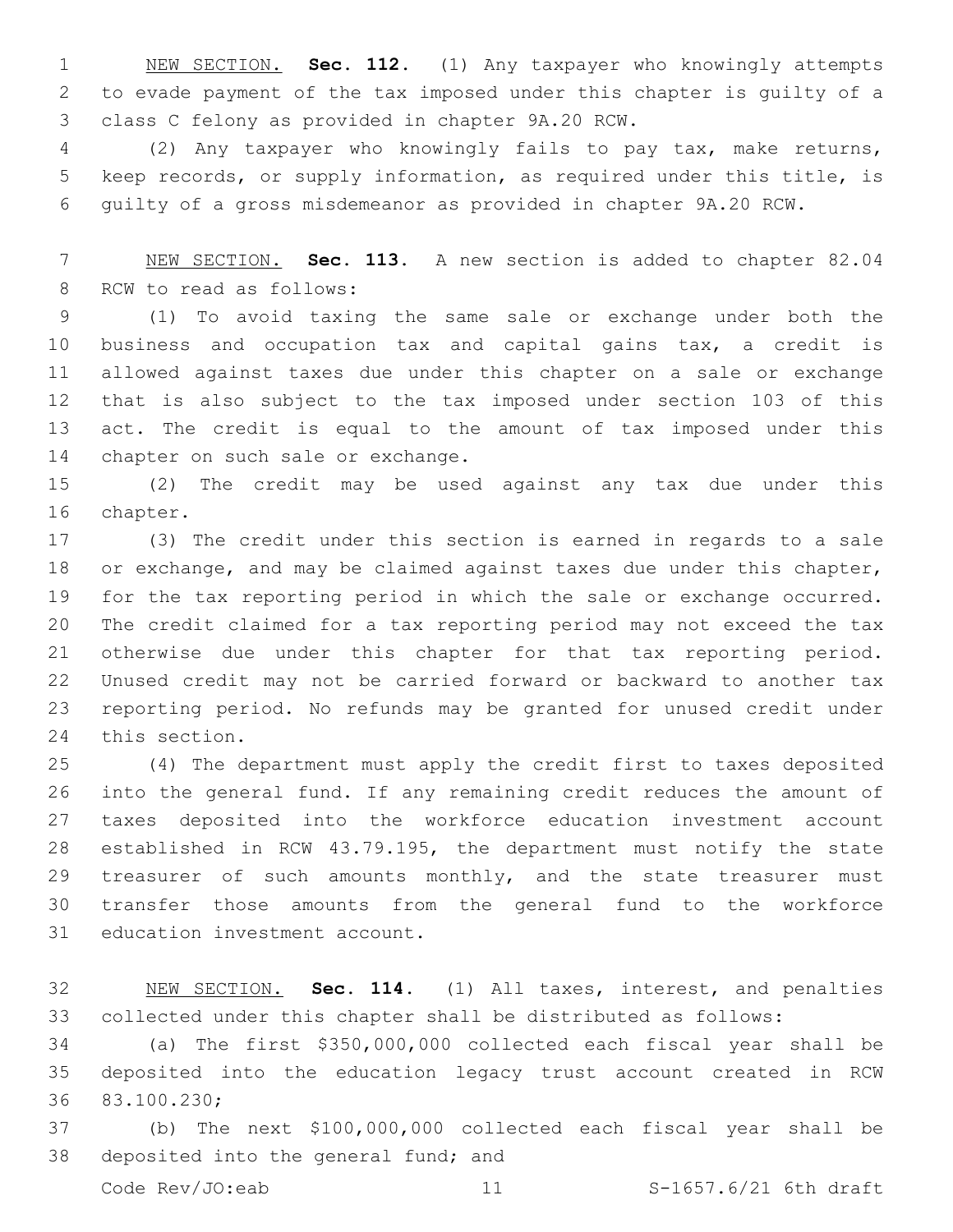(c) Any remainder collected each fiscal year shall be deposited into the taxpayer fairness account hereby created in the state 3 treasury.

 (2) The amounts specified under subsection (1)(a) and (b) of this section shall be adjusted annually as provided under section 115 of 6 this act.

 NEW SECTION. **Sec. 115.** (1) Beginning December 2023 and each December thereafter, the department must adjust the applicable amounts by multiplying the current applicable amounts by one plus the percentage by which the most current consumer price index available on December 1st of the current year exceeds the consumer price index for the prior 12-month period, and rounding the result to the nearest \$1,000. If an adjustment under this subsection (1) would reduce the applicable amounts, the department must not adjust the applicable amounts for use in the following year. The department must publish the adjusted applicable amounts on its public website by December 31st. The adjusted applicable amounts calculated under this subsection (1) take effect for taxes due and distributions made, as the case may be, in the following calendar year.

 (2) For purposes of this section, the following definitions 21 apply:

(a) "Applicable amounts" means:22

(i) The threshold exclusion under section 102(13) of this act;

 (ii) The worldwide gross revenue amount under section 107 of 25 this  $act;$  and

 (iii) The distribution amounts provided in section 114 of this 27 act.

 (b) "Consumer price index" means the consumer price index for all urban consumers, all items, for the Seattle area as calculated by the United States bureau of labor statistics or its successor agency.

 (c) "Seattle area" means the geographic area sample that includes 32 Seattle and surrounding areas.

#### **Part II**

### **Miscellaneous Provisions**

 NEW SECTION. **Sec. 201.** The provisions of RCW 82.32.805 and 82.32.808 do not apply to this act.

Code Rev/JO:eab 12 S-1657.6/21 6th draft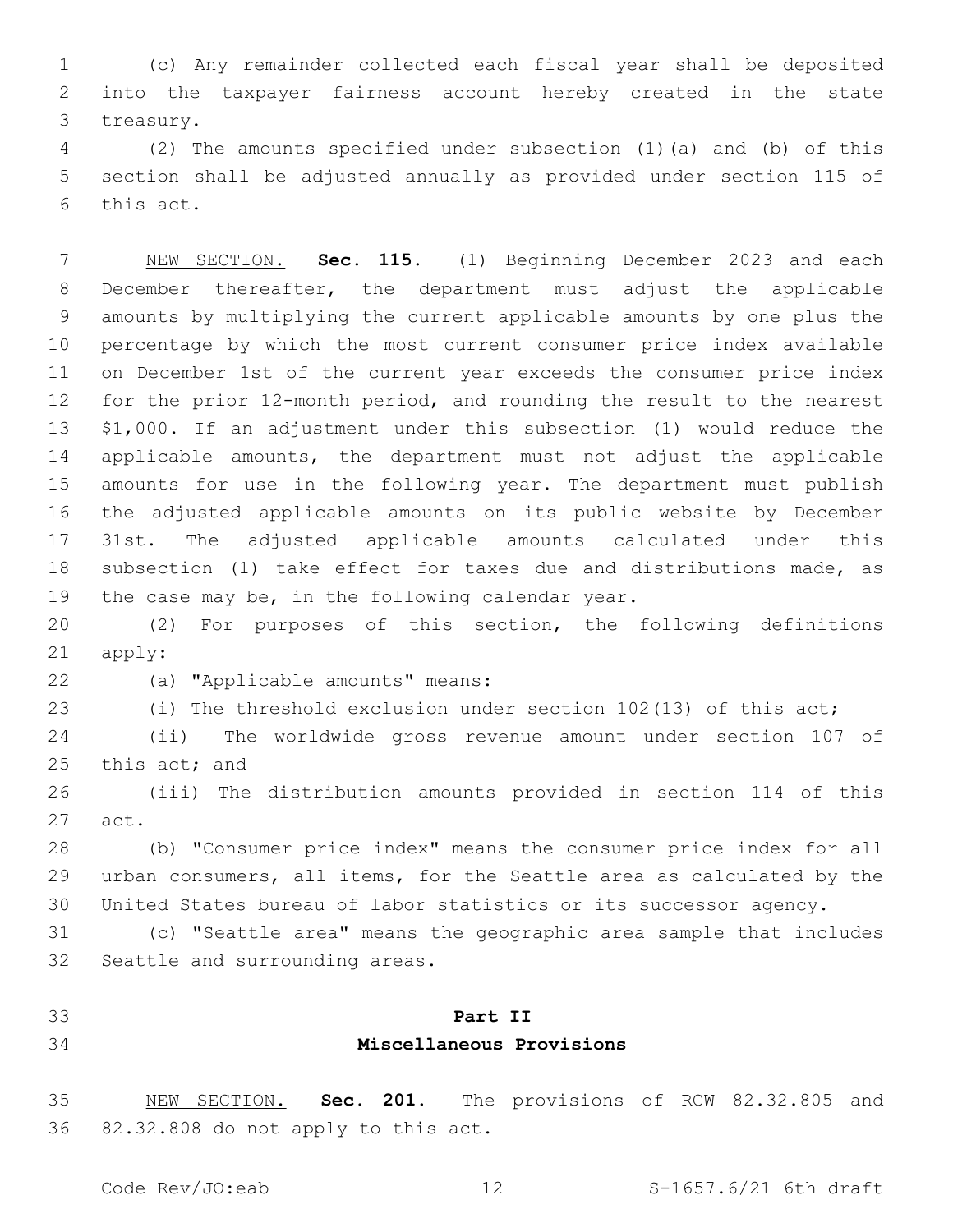NEW SECTION. **Sec. 202.** Sections 101 through 112, 114, and 115 of this act constitute a new chapter in Title 82 RCW.

 NEW SECTION. **Sec. 203.** (1) If a court of competent jurisdiction, in a final judgment not subject to appeal, adjudges section 103 of this act unconstitutional, or otherwise invalid, in its entirety, section 113 of this act is null and void in its entirety. Any credits previously claimed under section 113 of this act must be repaid within 30 days of the department of revenue's notice to the taxpayer of the amount due.

 (2) If the taxpayer fails to repay the credit by the due date, interest and penalties as provided in chapter 82.32 RCW apply to the 12 deficiency.

 NEW SECTION. **Sec. 204.** If any provision of this act or its application to any person or circumstance is held invalid, the remainder of the act or the application of the provision to other persons or circumstances is not affected.

 NEW SECTION. **Sec. 205.** Sections 101 through 115 of this act are necessary for the immediate preservation of the public peace, health, or safety, or support of the state government and its existing public institutions, and take effect immediately."

#### **SSB 5096** - S AMD **363**

By Senator Robinson

## **ADOPTED 03/06/2021**

 On page 1, line 1 of the title, after "to" strike the remainder of the title and insert "investing in Washington families and creating a more progressive tax system in Washington by enacting an excise tax on the sale or exchange of certain capital assets; adding a new section to chapter 82.04 RCW; adding a new chapter to Title 82 RCW; creating new sections; prescribing penalties; and declaring an 27 emergency."

### EFFECT: (1) Modifies the title;

(2) Adds intent language;

(3) Eliminates the maximum number of employees a business may have for its sale to qualify for the small business deduction;